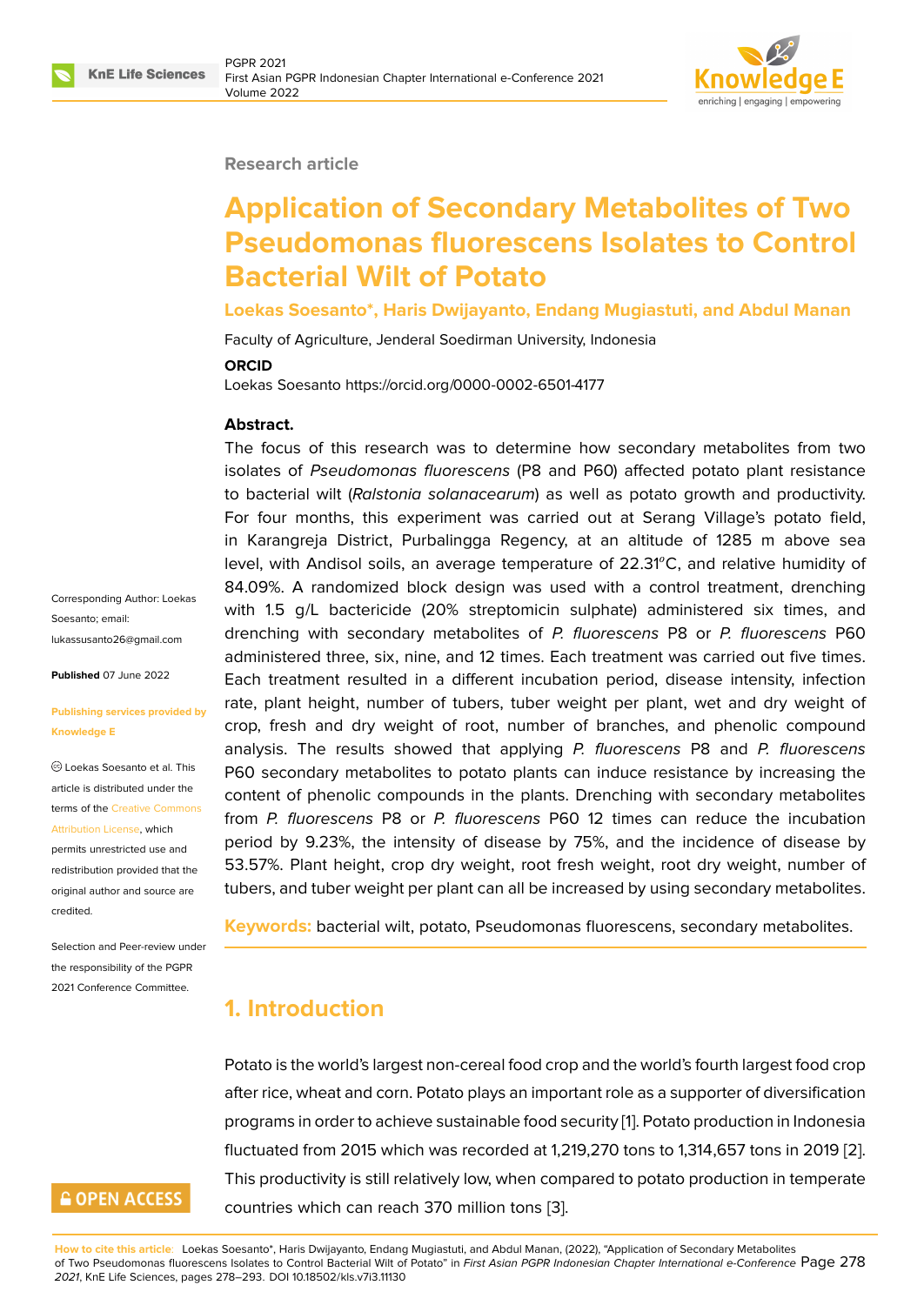One of the constraints in potato production is bacterial wilt disease caused by *Ralstonia solanacearum* (E.F. Smith) [4], [5], [6]. The direct loss of yield by *R. solanacearum* varies according to the host, the crop, the climate, the type of soil, the sowing method and the strain, and the loss of yield of potatoes is between 33-90% [7]. Chemical control is almost impossible to a[pp](#page-12-0)l[y,](#page-12-1) a[nd](#page-12-2) antibiotics such as, ampicillin, tetracycline, streptomycin, and penicillin have almost no effect [8]. The extensive use of synthetic fungicides can have negative effects [9], [10]. Alternative controls to reduce [th](#page-12-3)ese effects are effective but environmentally friendly, that is, the use of biopesticides based on antagonistic microorganisms, such as *Pseudomona[s f](#page-12-4)luorescens*. [11].

Based on the research results [1[2\],](#page-12-5) *[P. fl](#page-13-0)uorescens* P8 can inhibit the growth of *R. solanacearum* and *Meloidogyne* sp, and can inhibit the growth of *F. oxysporum* in vitro by 34.78%. The application of *P. fluorescens* P60 in the liquid for[mu](#page-13-1)la of golden snail broth was able to reducing the inci[de](#page-13-2)nce of bacterial wilt of potato plants ranging from 47.8-60.9% when compared to controls, but only 26.44% when compared to the use of bactericides [13]. In addition, there was a tendency that the effect of *P. fluorescens* P60 1, 3, and 5 times of drenching can enhanced the yield weight of potato tubers by 35.57%, 34.96%, and 28.53%, respectively.

Based on th[e a](#page-13-3)bove, it is necessary to conduct research with the aim of knowing the effect of secondary metabolites of *P. fluorescens* P8 and *P. fluorescens* P60 on the effect of potato plant resistance against bacterial wilt, and potato's growth and yield.

# **2. Methodology**

This research was conducted at the potato farmers' land in Serang Village, Karangreja District, Purbalingga Regency (altitude  $\pm$  1,285 m above sea level, average temperature 22.310C, humidity 84.09%, and andisol soil type), for 4 months.

### **2.1. Preparation of P. fluorescens P8 and P. fluorescens P60 and R. solanacearum**

Propagation of *P. fluorescens* P8 and P60 was carried out with King's B medium by taking the bacterial colonies with an ose needle, then diluted and incubated for  $2 \times$ 24 hours so that they were ready for use. *R. solanacearum* was propagated using Nutrient Broth media, shake with a Daiki Orbital Shaker at 150 rpm for 3 days in room temperature, and then the density was calculated.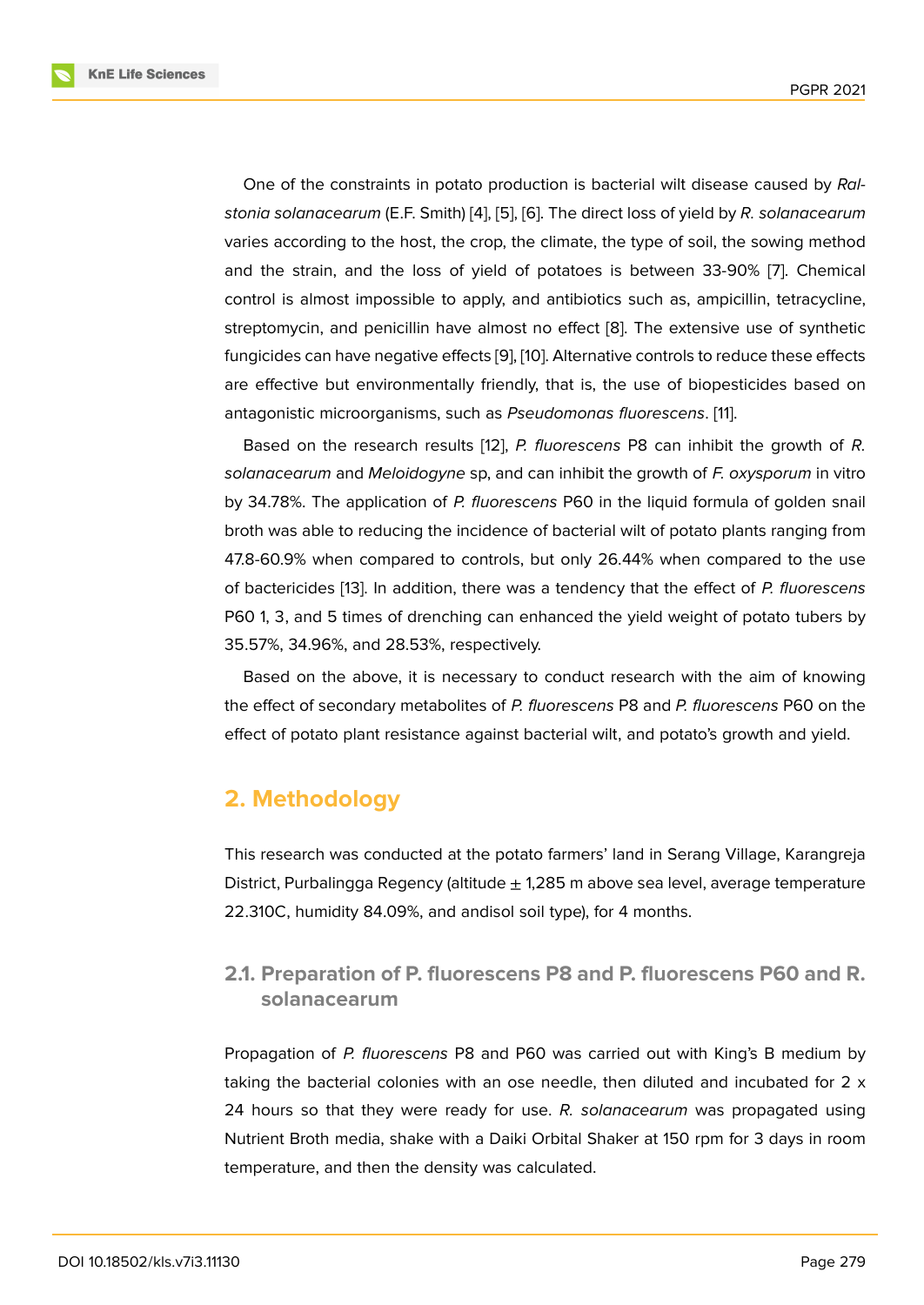### **2.2. Preparation of secondary metabolites P. fluorescens P8 and P. fluorescens P60**

The secondary metabolites of antagonistic bacteria were prepared using gold snail broth. The golden snail meat is washed with clean water, after being washed it is weighed as much as 400 g for 1 liter of water, boiled until cooked and added 2 g of shrimp paste per 1 liter of water [13]. Once cooked, the broth is filtered through sterile cotton and placed in a sterile drum under heating, sealed and cooled. Next, each antagonist bacteria was put into each sterile jerry can, shaken with a Daiki Orbital Shaker at 150 rpm for 3 days in room [tem](#page-13-3)perature, then the density was calculated.

# **2.3. Calculation of the initial population of P. fluorescens P8 and P60 and R. solanacearum**

The populations of *P. fluorescens* P8 and *P. fluorescens* P60 were calculated by graded dilution, then grown on solid King's B medium for 24 hours, until the density was  $10^{12}$ cfu per mL. The population of *R. solanacearum* was calculated by graded dilution and grown on NB medium for 48 hours, until the density was 10<sup>8</sup> cfu per mL.

#### **2.4. Land and potato seeds preparation**

The land was cleared of previous crop residues and hoeed to form beds measuring 70 x 100 cm, height 30 cm, distance between beds 40 cm, drainage was made about 50 cm deep and 50 cm wide. Potato seeds used were seeds of the Granola G3 variety. Seedlings were obtained from Certified Seedling Bina Seed, Bandung Regency. The number of seeds needed for this research is 300 potato seeds.

### **2.5. Potato planting**

The potato tubers were planted in the morning with 30 cm  $\times$  70 cm plant spacing, 30 cm plot spacing. Previously, the seedlings were soaked according to each treatment using water, *P. fluorescens* P8 and *P. fluorescens* P60 with a density of 1.8 x 10<sup>12</sup> upk/mL and bactericide for 15 minutes. At the time of planting, 630 g of Chicken manure fertilizer was also applied per planting hole, 4.2 g of urea, 5.2 g of SP36 and 6.3 g of KCl between the planting holes. Potato seeds were planted one tuber per planting hole, the tubers were placed horizontally with the shoots facing up, 8-10 cm deep, and then covered with soil.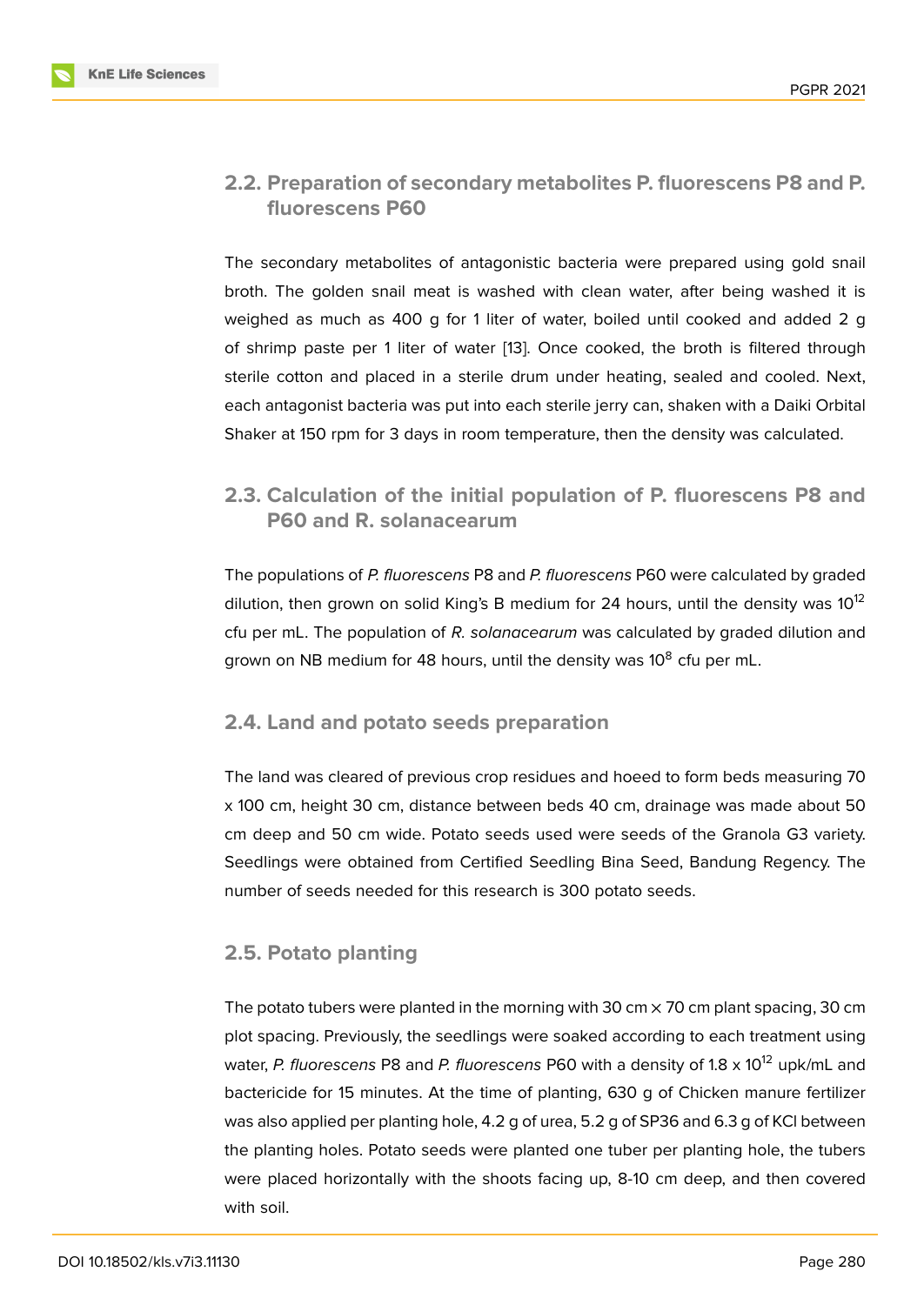#### **2.6. Application of secondary metabolites P. fluorescens P8 and P. fluorescens P60**

The secondary metabolites derived from *P. fluorescens* P8 and *P. fluorescens* P60 were given in two ways of application, namely soaking the seeds for 15 minutes before planting, and drenching directly around the plant roots 14 days after planting with a dose of 50 mL/plant for 1-6 applications. While 100 ml/plant for 7-12 applications at intervals of three days. The population density of *P. fluorescens* P8 and *P. fluorescens* P60 used for producing the secondary metabolites was  $1.8 \times 10^{12}$  cfu/mL.

#### **2.7. Application of R. solanacearum**

*R. solanacearum* was drenched as much as 20 ml per planting hole before the potato seeds were planted and aged 14 days after planting (dap). The density of *R. solanacearum* used was 1.9 x 10<sup>8</sup> cfu/ml.

#### **2.8. Maintenance**

Plant maintenance was done by watering the plants when it was not raining, and cleaning weeds is done twice at the age of 3 and 6 weeks. In addition, a fungicide with active ingredients of 75% chlorotalonil and 80% mankozeb was sprayed to control *Phytophthora infestans*.

#### **2.9. Harvest**

Harvesting was done when the potato plants are 80 days after planting in the morning when the weather is bright and dry. One of the characteristics of potato plants that have been recommended for harvesting is when 80% of the potato plants have turned yellow.

#### **2.10. Experimental design**

The research design was prepared using Randomized Block Design (RBD) with six treatments, that is, control treatment, bactericide (a.i. streptomycin sulfate 20%) as much as 1.5 g/L for 6 times, drenching the secondary metabolites for 3, 6, 9, and 12 times and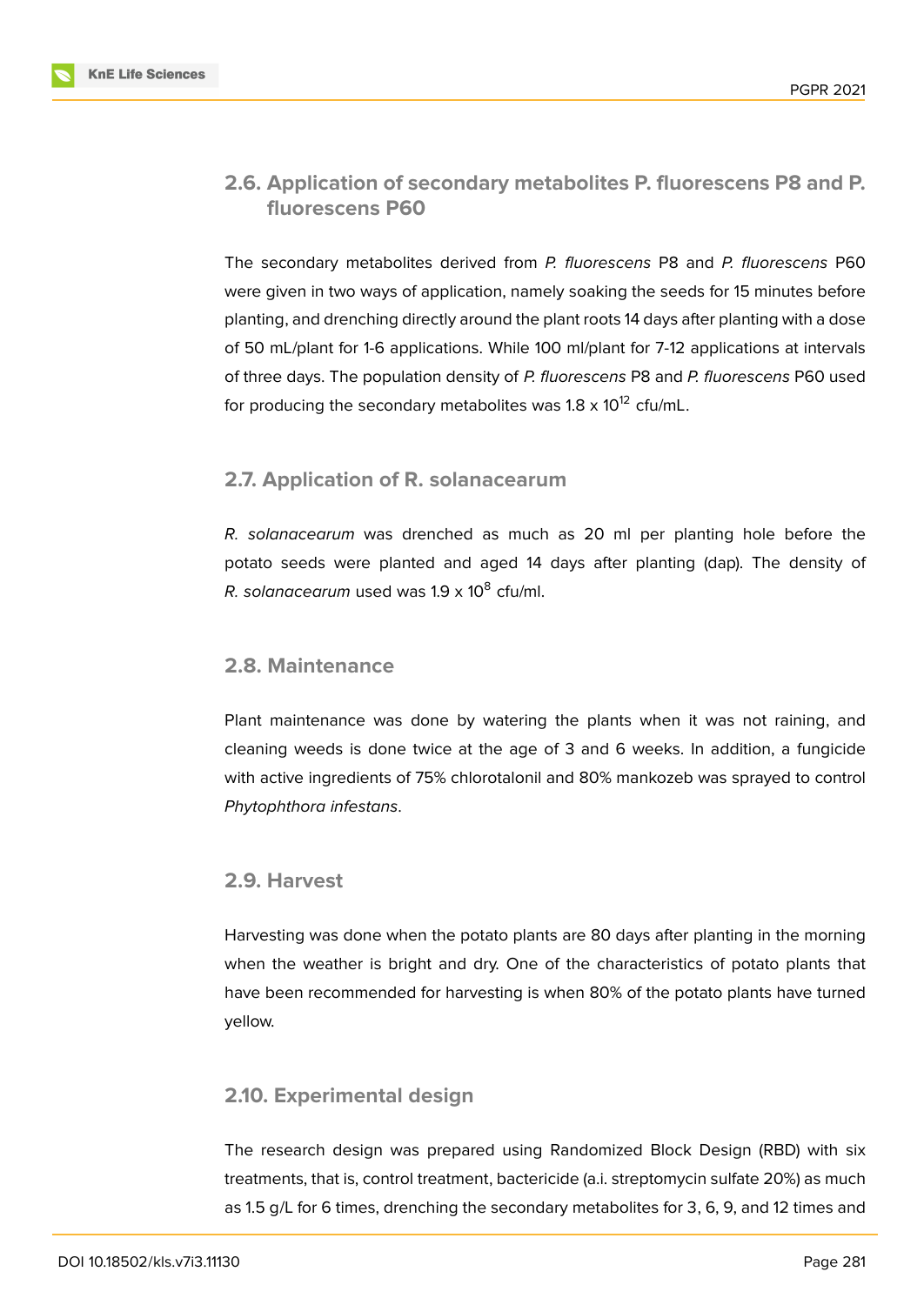replicates five times for each treatment. Each research unit consisted of 10 plants so a total of 300 experimental plants used.

#### **2.11. Observed variables**

The variables observed are the incubation period, intensity of the disease, incidence, infection rate, final density of pathogens, increase in plant height, number of branches, fresh weight of the crown and dry weight, fresh weight of the root and dry weight, number of tubers per plant, maximum volume of tubers, weight of each tuber and tissue analysis. The calculation of the intensity of bacterial wilt was carried out using the formula [14]:  $I = \Sigma$  (ni x vi)/(Z x N), where I = attack intensity (%), ni = number of plants on the 1st scale, vi = scale value for each 1st plant,  $N$  = number of plants observed, and Z = highest scale value. The damage score (score) is based on a scale for bacterial wilt of potato plant[s \[1](#page-13-4)5], *i.e*., 0 = 0% no leaf wilt, 1 = 1-25% leaf wilt, 2 = 26-50% leaf wilt , 3 = 51- 75% of leaves withered, and 4 = >75% of all leaves withered or died. Disease incidence was calculated based on [16], with the formula  $DI = (n/N) \times 100\%$ , where  $DI =$  disease incidence  $(\%)$ , [n](#page-13-5) = number of affected plants, and N = number of observed plants. The infection rate is calculated based on the formula according to [17], namely: r = 2,3/t (log 1/1-Xt–log 1/1-X0), where  $r =$  infection rate,  $X0 =$  proportion of disease beginning. Xt. = proportion of disease at time t, and t = observation time. The method of calculating the final density of *Ralstonia solanacearum* is to take 1 g of soil [sa](#page-13-7)mple, then suspend it evenly in 9 ml of sterile water, and dilute it to 108. The suspension from the last dilution of 1 ml was put into solid NA media and leveled with L glass. Observations and density calculations were carried out after 48 hours.

#### **2.12. Data Analysis**

The data obtained is analyzed by analysis of variance of the F test to produce the effect of the treatment being tried. If there is a significant difference, it is continued with the Honest Significant Difference (HSD) test with significant level of 5%.

# **3. Result and Discussion**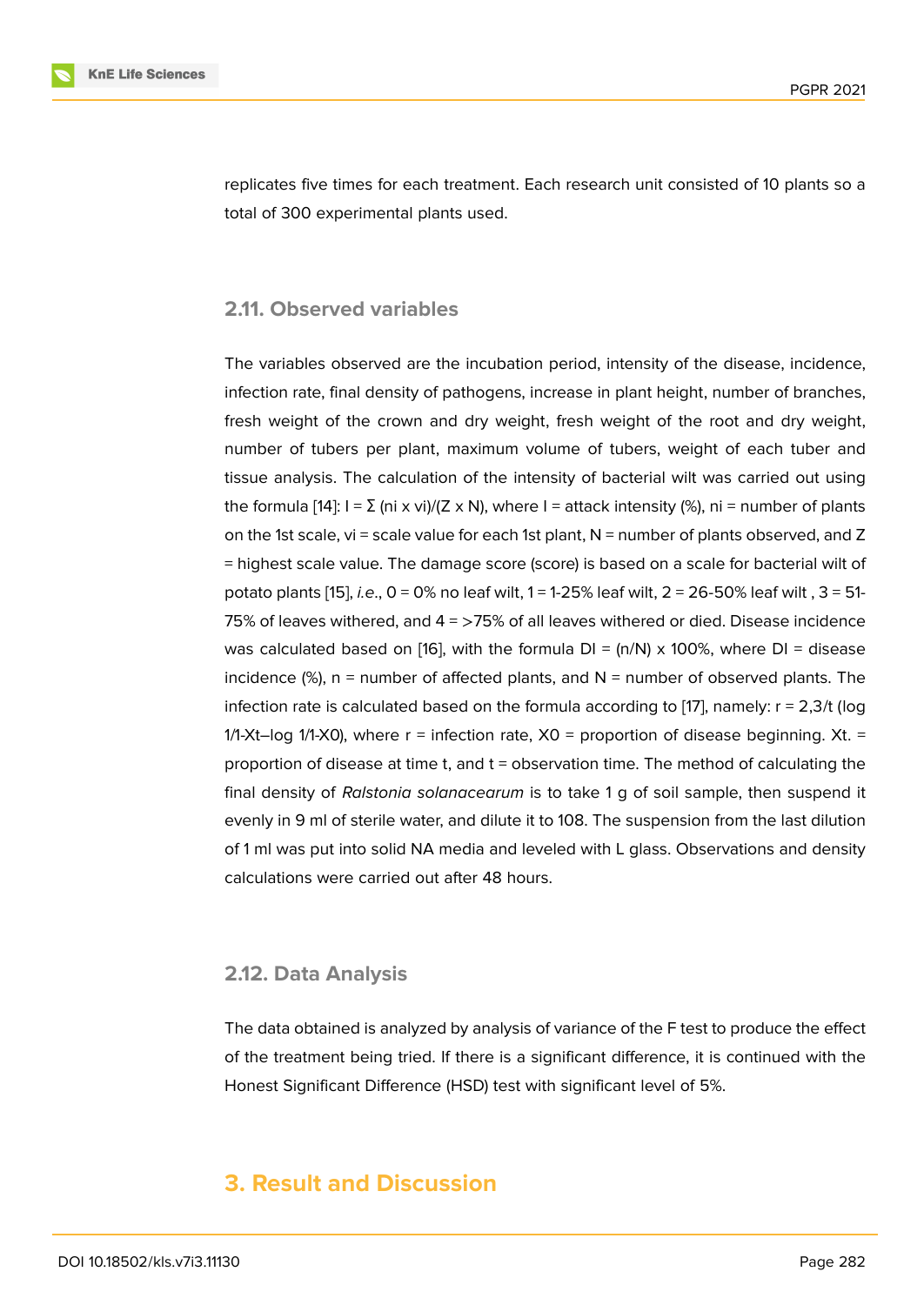#### **3.1. The effect of Treatment on Pathosystem Components**

The results of statistical analysis of the effect of treatment on the components of the pathosystem are presented in Table 1.

#### **3.2. Incubation period**

The statistical analysis result showed that the application of secondary metabolites has a significant impact on the incubation period of bacterial wilt. (Table 1). This proves that the secondary metabolites of *P. fluorescens* P8 and *P. fluorescens* P60 can slow down the incubation period of bacterial wilt.

Table 1: Effect of treatment on the average incubation period, morbidity, intensity, infection rate, and pathogen density in later stages.

| <b>Treatments</b> | <b>Incubation</b><br>period (dai) | <b>Disease</b><br>intensity (%) | inci-<br>Disease<br>dence (%) | Infection rate Pathogen late<br>(unit/days) | density (cfu/g)      |
|-------------------|-----------------------------------|---------------------------------|-------------------------------|---------------------------------------------|----------------------|
| K0                | 59.74 a                           | 26 a                            | 56 a                          | 0.0027 a                                    | $7.8 \times 10^{11}$ |
| K1                | 62.46 ab                          | 11.5 <sub>b</sub> c             | 38 ab                         | 0.0009 b                                    | $6 \times 10^{9}$    |
| K <sub>2</sub>    | 60.11 ab                          | $17.5$ ab                       | 46 ab                         | $0.0013$ bc                                 | $1.2 \times 10^{11}$ |
| K3                | 62.84 ab                          | $15.5$ abc                      | 40 ab                         | 0.0012 bc                                   | $1.1 \times 10^{11}$ |
| K4                | 62.85 ab                          | 9.5 <sub>bc</sub>               | 32ab                          | 0.0008 bc                                   | $8 \times 10^7$      |
| K5                | 65.82 b                           | 6.5 c                           | 26 b                          | 0.0003 c                                    | $6 \times 10^7$      |

Note: Numbers followed by different letters in the same colomn show a significant difference in the BNJ test with an error rate of 5%.  $KO =$  control,  $K1 =$  bactericide with active ingredient streptomycin sulfate 20% for 6 times, K2-K5 = drenching of secondary metabolites of *P. fluorescens* P8 and *P. fluorescens* P60 for 3, 6, 9, and 12 times, respectively; dai = days after inoculation.

The lowest incubation period was shown by the application of secondary metabolites of *P. fluorescens* P8 and *P. fluorescens* P60 for 12 times, i.e., 6.08 dai or experiencing a delay of 9.23% compared to the control. Delay the emergence of disease symptoms in the secondary metabolites consistent with the disease intensity, disease incidence, and infection rate was higher than the late pathogen population in the growing media (Table 1), and content of tissue analysis of phenolic compounds qualitatively (Table 2). This is thought to be due to the ability of the secondary metabolites so that it can be a inhibitor for pathogens in attacking plants. Besides that there is a difference in the final density of the pathogen which causes the secondary metabolites to effectively delay the incubation period of bacterial wilt disease in potato plants. This is in accordance with the opinion of [18] and [19] that treatment with *P. fluorescens* was able to produce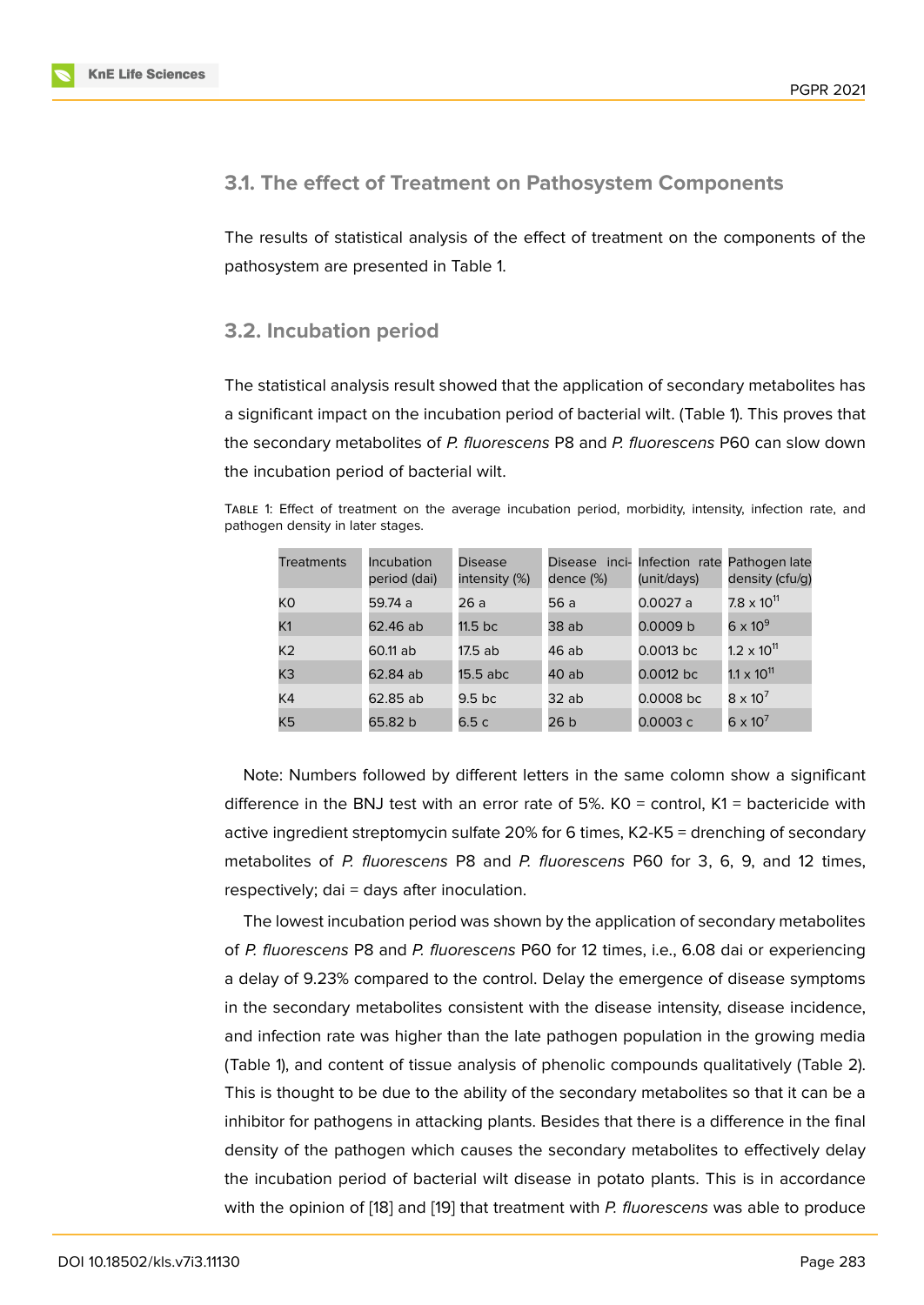secondary metabolites including the antibiotic 2.4-diacetylphloroglucinol which is able to affect plant resistance by increasing phenols in plants.

#### **3.3. Disease Intensity**

The treatment had a very significant effect on disease intencity between the treatment and control (Table 1). This proves that secondary metabolite can control bacterial wilt. The lowest disease intensity was shown by application of the secondary metabolites of *P. fluorescens* P8 and P60 for 12 times which is 75% compared to control when compared with bactericide by 43.47%. Low disease intensity is in line with the low variable incubation period, infection rate, late population of the pathogen in the growing media (Table 1) and content of tissue analysis of phenolic compounds qualitatively (Table 2). This is presumably because application of the secondary metabolites is able to inhibit and kill the bacteria pathogen. The ability of the secondarfy metabolites to reduce disease intensity was also not statistically significant compared with the treatment of bactericide so that it is hoped that in the future it can replace the use of synthetic bactericides which have quite a lot of negative effects on the environment. This is in line with the opinion of [20] that *P. fluorescens* with its secondary metabolites can inhibit the growth of pathogens and reduce the presence or severity of disease through some mechanisms and induced resistance by increasing the phenol content in the plant resulting in decrease the in[ten](#page-13-8)sity of disease than control. This is appropriate with [19] that the secondary metabolites of *P. fluorescens* especially the siderophores are mainly responsible for the antagonistic activity of the pathogens.

#### **3.4. Disease incidence**

The secondary metabolite application influenced significantly the incidence of disease compared to control in (Table 1). This proves that secondary metabolite can control bacterial wilt. The lowest incidence of disease was found in the application of *P. fluorescens* P8 and *P. fluorescens* P60 secondary metabolites for 12 times. This application can suppress the disease incidence by 53.57% compared to control and when compared to bactericide by 31.57%. The ability of secondary metabolites to reduce the incidence of bacterial wilt disease is related to the variables of incubation period, intensity of incidence, infection rate, and subsequent population density of pathogenic bacteria (Table 1) and the content of tissue analysis of phenolic compounds qualitatively (Table 2). This is presumably because it is related to the various mechanisms contented in the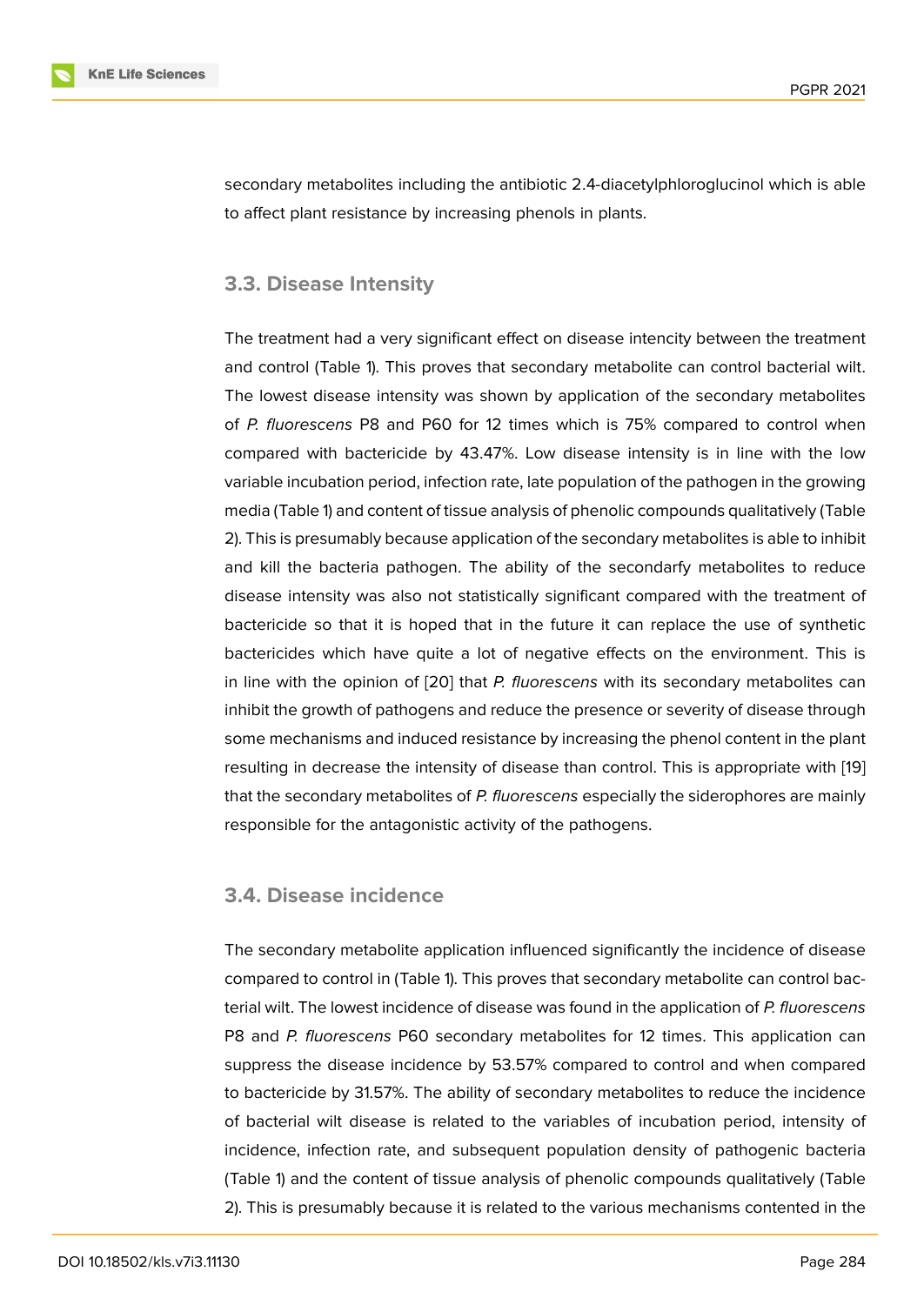secondary metabolites. *P. fluorescens* is reported to be capable of producing secondary metabolites including siderophores, pterin, pyrrole, and phenazine. Siderophores can act as fungistatic and bacteriostatic and proteolytic enzymes (which may be involved in parasitism) [21] and affect plant systemic resistance [22].

#### **3.5. Infe[ctio](#page-14-0)n rate**

The rate of disease infection was significantly different between the secondary metabolites and the control. (Table 1). This proves that the secondary metabolites of *P. fluorescens* P8 and P60 can reduce the rate of infection of bacterial wilt. The lowest infection rate was found in the secondary metabolites of *P. fluorescens* P8 and *P. fluorescens* P60 for 12 times of 0.0003 units/day and the highest infection rate was found in the control of 0.0027 units/day. The low rate of infection in the secondary metabolites was in line with the disease intensity, incubation period, disease incidence, and the late population of the pathogen (Table 3) and the content of tissue analysis of phenolic compounds qualitatively (Table 4). This proves that the secondary metabolites can act as pathogen competitors so as to reduce the rate of infection of bacterial wilt disease. Suppression and inhibition of the intensity of bacterial wilt is thought to be due to parasitism involving the secondary metabolites. This is in line with [21] and [23] that the secondary metabolites produced by *P. fluorescens* contain antimicrobial traits and lytic enzymes such as protease, amylase, pectinase, chitinase, gelatinase, phosphate solubilization, siderophore, hydrogen cyanide, cellulase, and Indole a[cet](#page-14-0)ic aci[d \(IA](#page-14-1)A).

#### **3.6. Late pathogen density**

The late population density of the pathogen showed differences in each treatment compared to control and bactericide (Table 1). The late stage density of pathogenic Ralstonia solanacearum was the highest among the controls, and the secondary metabolite drenching for 12 times was the lowest. This result is consistent with the high intensity, incidence, infection rate, and a delay in the incubation period disease (Table 1). This is presumably because in the control there were no inhibition activity by component of the secondary metabolites and *R. solanacearum* can multiply well in the local environment which is also supported by environmental conditions suitable for the development of the pathogen in the experimental field, namely air temperature, humidity, and soil pH, respectively, of 20.75-24.52<sup>∘</sup>C, 80.71-86%, and 6-6.5, respectively, so that the pathogen can infect potato plant roots. This is in accordance with the opinion of [24] and [25] that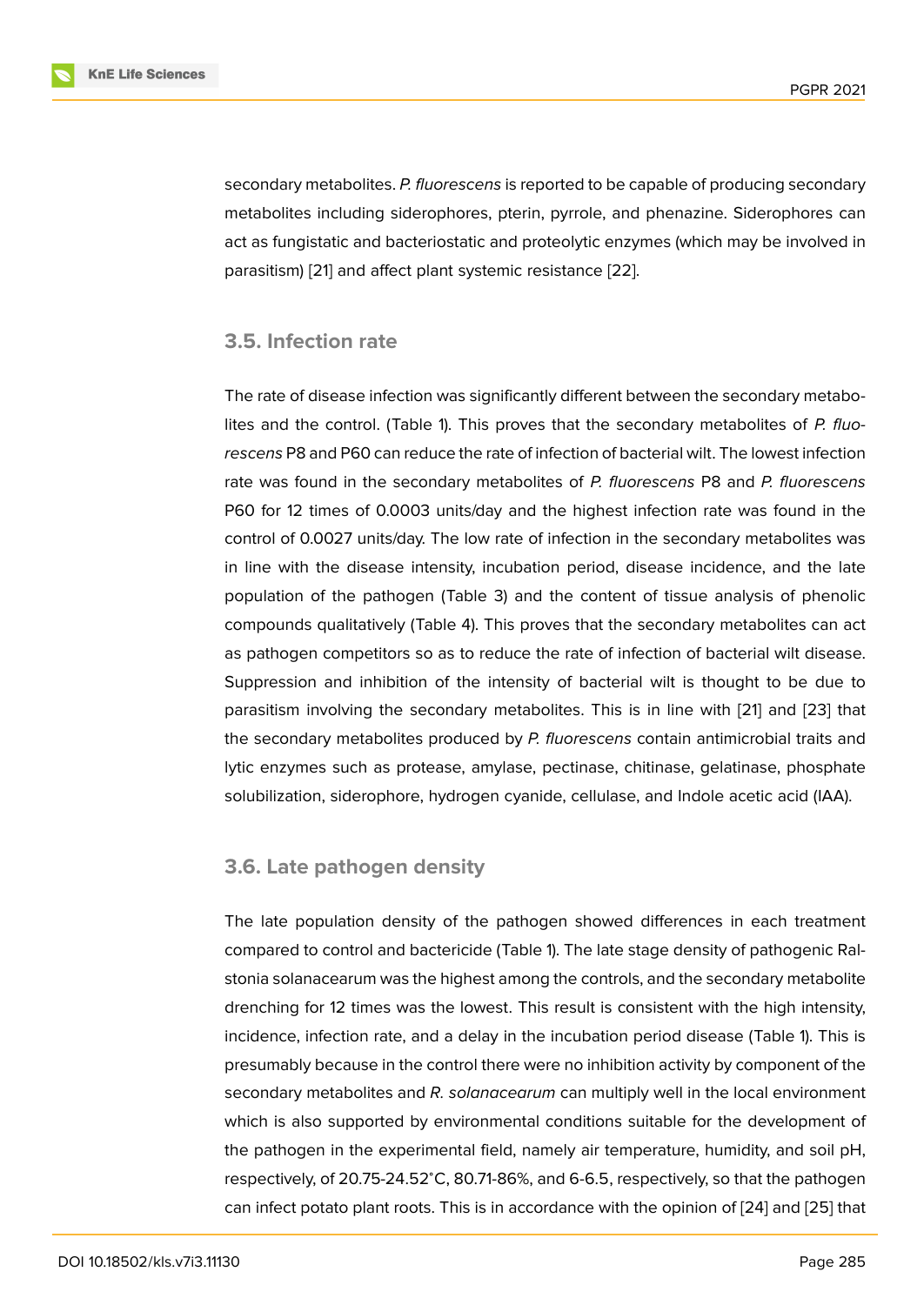the development of the life cycle of *Ralstonia solanacearum* is greatly affected by environmental factors such as temperature, humidity of the air and water, and plant fitness factors that influence the development of the pathogen *R. solanacearum* to grow rapidly at air temperature conditions of 24-35<sup>∘</sup>C but its development decreases at temperatures above 35<sup>∘</sup>C or below 16<sup>∘</sup>C.

#### **3.7. The effect of Treatment on Popato Plant Resistance**

Based on the results of tissue analysis qualitatively in potato plants different results were obtained in each treatment (Table 2). The overall results of the three tests of phenolic compounds it appears that the secondary metabolites of *P. fluorescens* P8 and *P. fluorescens* P60 can increase the phenolic compounds content in potato plants. This is in line with the disease intensity, disease incidence, infection rate, delay the incubation period, and the late density of pathogens (Table 1). This is presumably because the administration of antagonists can affect plant resistance to the pathogen *R. solanacearum*. This is in accordance with the opinion according to [26] that chemical resistance is indicated by the formation of chemical compounds capable of preventing the growth and development of pathogens. The compounds in question are secondary metabolites, among others: alkaloid compounds, phenol, flavonide[s, g](#page-14-2)lycosides,and phytoalexins so that plants are protected from disease infection and have resistance due to attack by pathogens that can cause damage to plants [27].

| <b>Treatments</b> | Saponin   | Glycoside | Tannin  |
|-------------------|-----------|-----------|---------|
| K <sub>0</sub>    | $^{++}$   | $^{+}$    | $^{+}$  |
| K <sub>1</sub>    | $\ddot{}$ | $^{++}$   | $^{++}$ |
| K <sub>2</sub>    | $^{++}$   | $^{++}$   | $^{++}$ |
| K <sub>3</sub>    | $^{++}$   | $^{++}$   | $^{++}$ |
| K4                | $^{++}$   | $^{++}$   | $+++$   |
| K <sub>5</sub>    | $+++$     | $+++$     | $+++$   |

Table 2: Effect of treatment on the content of phenol compounds qualitatively.

Not:  $- =$  no phenol,  $+ =$  little phenol,  $++ =$  enough phenol, and  $++ =$  a lot of phenol. K0  $=$  control, K1 = K1 = bactericide with active ingredient streptomycin sulfate 20% 6 times, K2-K5 = drenching of secondary metabolites of *P. fluorescens* P8 and *P. fluorescens* P60 for 3, 6, 9, and 12 times, respectively; dai = days after inoculation.

This is reinforced by the statement of [28] that some phenolic compounds in plants can poison pathogens. Besides that. this is in accordance with the opinion of [29] said that phenolic compounds are compounds found in various types of higher plants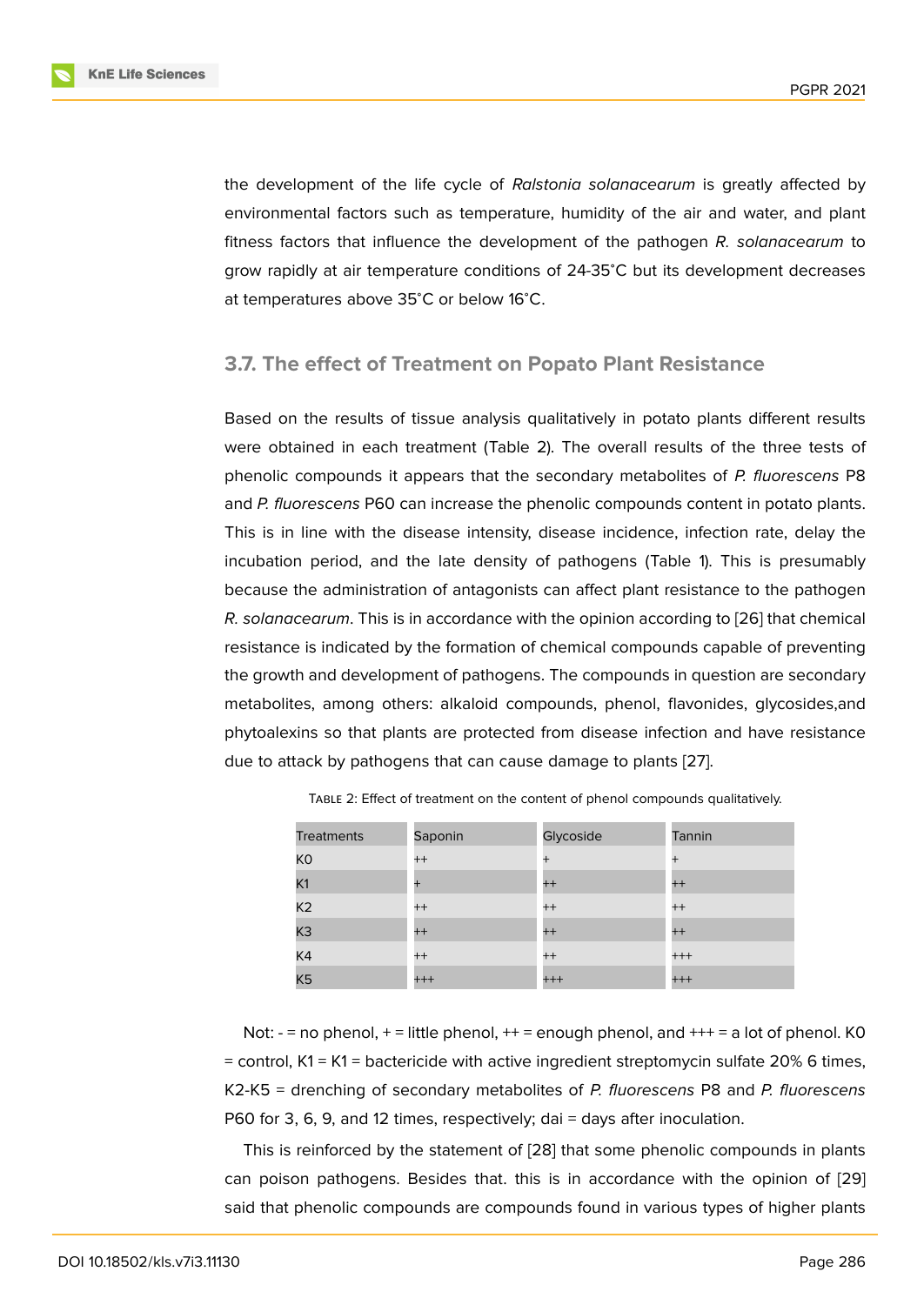and have physiological effects. Among them are compounds resulting from secondary metabolism that can affect plant resistance.

#### **3.8. Treatment Effect on Growth and Yield of Potatoes**

The results of statistical analysis of the components of growth and yield of potato plants are presented in Table 3.

| <b>Treatments</b> | Plant<br>increase (cm) | height Fresh weight Dry<br>of crown (g) | weight of<br>crown (q) | Freash<br>weight of<br>roots (g) | Dry<br>weight of<br>roots (g) | Number<br>of tubers weight<br>per plant | Tuber<br>(g/plant) |
|-------------------|------------------------|-----------------------------------------|------------------------|----------------------------------|-------------------------------|-----------------------------------------|--------------------|
| КO                | 20.98 a                | 72.66 a                                 | 7.94 a                 | 43.42 a                          | 5.94 a                        | 17.24 a                                 | 429.12 a           |
| K <sub>1</sub>    | 23.91 ab               | 89.74 c                                 | 8.31 ab                | 46.64 a                          | 6.15 a                        | 17.54 a                                 | 472.42 ล           |
| K2                | 27.98 bc               | 79.12 bc                                | 8.99 ab                | 46.30 a                          | 6.94 ab                       | 17.90 a                                 | 470.54 a           |
| K <sub>3</sub>    | 25.67 abc              | 76.28 ab                                | 8.58 ab                | 43.44 a                          | 7.09 ab                       | 17.16 a                                 | 483.32 a           |
| K4                | 27.10 bc               | 91.04 c                                 | 9.11 b                 | 52.56 b                          | 8.12 bc                       | 18.24 a                                 | 527.98 b           |
| K5                | 27.92 c                | 91.58 c                                 | 9.15 <sub>b</sub>      | 53.64 b                          | 9.53c                         | 19.26 b                                 | 525.86 b           |

Table 3: Effect of treatment on growth and yield components.

Note: Numbers followed by different letters in the same variable show a significant difference in the BNJ test with an error rate of 5%.  $KO =$  control,  $K1 =$  bactericide with active ingredient streptomycin sulfate 20% for 6 times, K2-K5 = drenching of secondary metabolites of *P. fluorescens* P8 and *P. fluorescens* P60 for 3, 6, 9, and 12 times, respectively; dai = days after inoculation.

### **3.9. Plant height increase**

The increase in plant height was significantly different in each treatment compared to the control (Table 3). The lowest plant height gain was found in the control while the highest increase in plant height was found in the drenching application of secondary metabolites derived from *P. fluorescencs* P8 and *P. fluorescens* P60 for 12 times, i.e., 24.86% compared to control. This is consistent with other variables (Table 3) and disease intensity, disease incidence, and infection rate (Table 1). This is presumably because the secondary metabolites suppress pathogens development and stimulate plant growth so that the ability of plants to carry out photosynthesis will run well followed by a rapid rate of growth and elongation of cells and tissue formation, hence stem growth, leaves and roots will run fast too. This is in accordance with the research results of [30], [31], and [32] that the application of *P. fluorescens* P60 can reduce plant pathogens in the soil and increase the growth of the tested plants.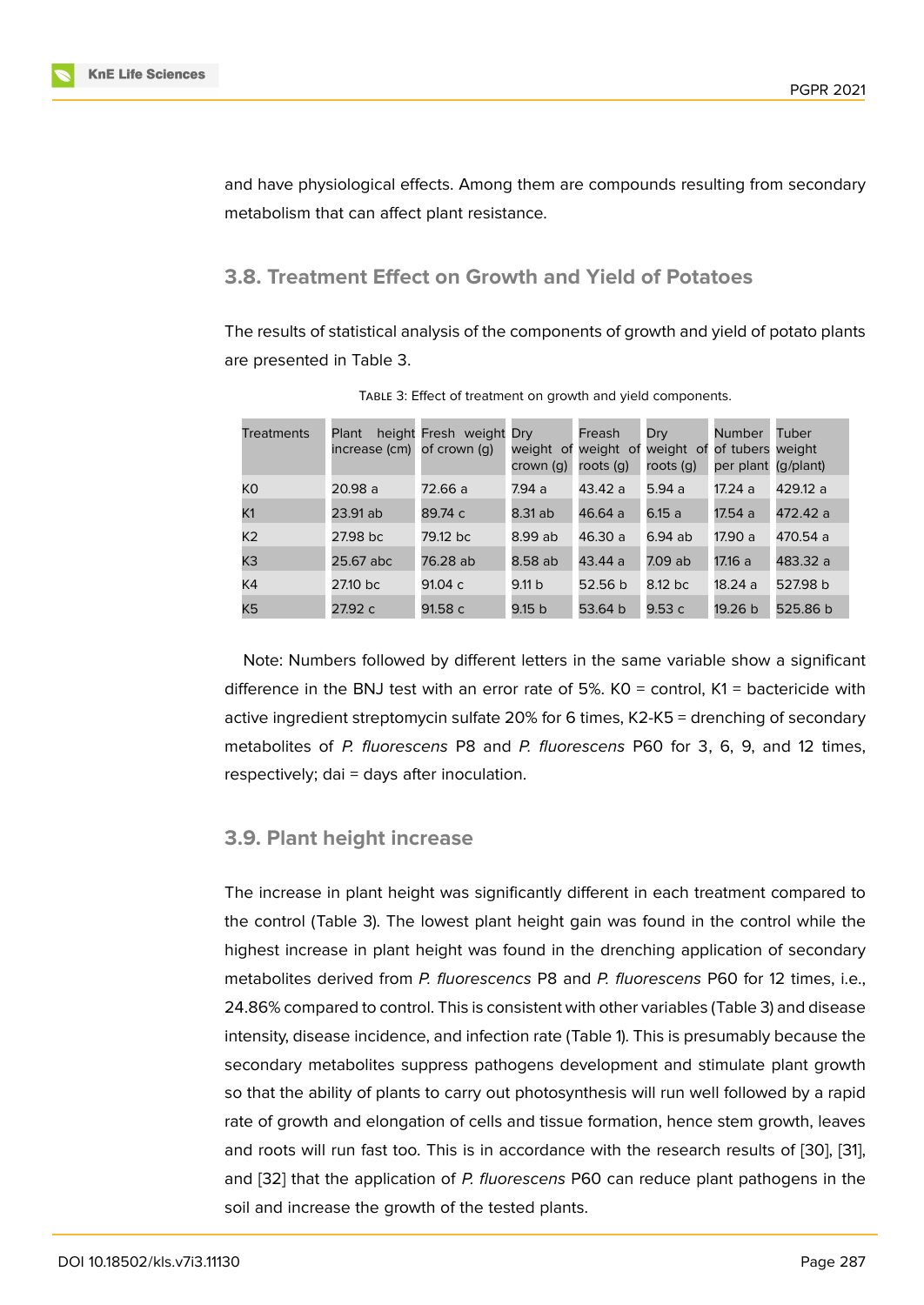#### **3.10. Fresh and dry weight of plant crown**

The results of the statistical analysis of the fresh weight and the dry weight of the plant crowns gave significant different from the control. (Table 3). The positive effect on fresh weight and dry weight of the highest plant crown found in the treatment of *P. fluorescens* P8 and *P. fluorescens* P60 secondary metabolites, each increased by 20.65. and 13.22 % compared to control. The high fresh weight and dry weight of the crown was related with the low variable of disease intensity, disease incidence, and infection rate (Table 1) and the high variable of plant height increase, fresh and dry weight of roots, number of tubers, and tuber weight per plant (Table 3). This is presumably because the secondary metabolites can inhibit the development of pathogens, increase plantinduced resistance, and stimulate plant growth so that the physiological processes are not disturbed and growth and yield of potato plants will grow and develop optimally. This is in accordance with the opinion of [33] and [20] that *P. fluorescens* in addition to being able to suppress pathogens can also produce growth hormones that can stimulate plant root growth and act as Plant Growth Promotion Rhizhobacteria (PGPR) including auxins, gibberellins, and cytokinins. This is [rei](#page-15-0)nforc[ed b](#page-13-8)y the results of research according to [31] that *P. fluorescens* P60 can enhance the wet weight of shallot plants by 51.40 %.

#### **3.11. Fresh and dry weight of roots**

The statistical analysis result of root fresh weight showed that there was no significant difference from the control (Table 3). However, there was a tendency to have a positive effect on the highest root fresh weight in the secondary metabolites of *P. fluorescens* P8 and *P. fluorescens* P60 drencehd for 12 times of 53.64 g or able to increase 19.05% compared to control. The positive effect on the highest root fresh weight was thought to be related to the variable of plant height increase, fresh and dry weight of plant crown, number of tubers, and yield of tuber weight per plant (Table 3) and low disease intensity, disease incidence, and infection rate (Table 1). This is in accordance with the opinion of [34] which states that root development is strongly influenced by genes but these genes then interact with the environment. Soil environmental factors that affect root development either directly or indirectly are moisture, temperature, nutrient content, tox[ic m](#page-15-1)aterial, biological agent, and the state of the soil (strength and volume of soil) [35]. Therefore, if one of the factors does not support the root development will adjust and be uniform.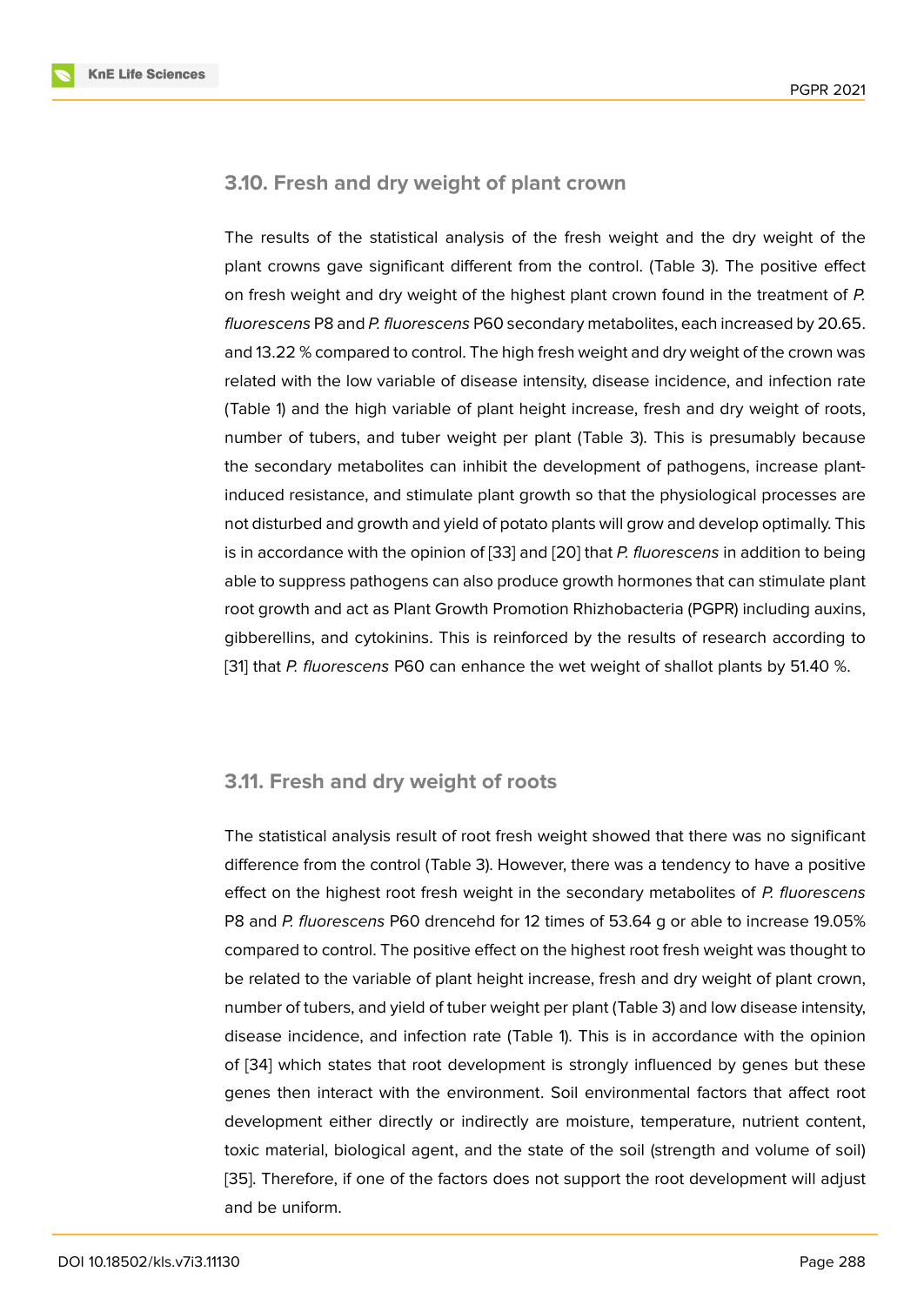The statistical analysis of dry weight of the root were significantly different than the control (Table 3). The lowest of dry weight of root was 5.94 g in control while the drenching application of the secondary metabolites of *P. fluorescencs* P8 and *P. fluorescens* P60 for 12 times of 9.53 g showed the highest root dry weight by 37.67% than control. Dry weight of root in the treatment was thought to be related to the low disease intensity, disease incidence, and infection rate (Table 1) and the high variable of plant height increase, dry and fresh weight of plant crown, dry and fresh weight of roots, number of tubers, and weight of tuber per plant (Table 3). This is presumably because the secondary metabolites functions as a biological control agent and the antagonist bacteria tested were also PGPR. This is consistent with [36] that its ability to produce Indole Acetic Acid (IAA) can be used as the main criterion in selecting PGPR because IAA will affect, root surface area length of root, and root tips number.

#### **3.12. Tubers number and weight of tuber per plant**

Results of statistical analysis of the tubers number and weight of tuber per plant were significantly different from control (Table 3). Positive effect on increasing the tubers number per plant and weight of tuber per plant was shown in secondary metabolites application of *P. fluorescens* P8 and *P. fluorescens* P60 for 12 times, each able to increase by 10.48. 0.76. and 18.39% compared to control. The tuber weight per plant was found in the secondary metabolite treatment which is in line with the high variable of plant height increase, dry and fresh weight of plant crown, dry and fresh weight of roots, and tubers number (Table 3) and low disease intensity, disease incidence, and infection rate (Table 1). This is presumably because the secondary metabolites can inhibit the development of pathogens and stimulates plant growth and is also able to increase plant-induced resistance compared to control that are susceptible to pathogens so that the number and weight of tubers produced is high. This is in accordance with the opinion of [37] and [38] that the antagonist role *of P. fluorescens* P60 in addition to producing antibiotics also capable as PGPR.

# **4. Conclusion**

Application of secondary metabolites P. fluorescens P8 and P. fluorescens P60 can affect potato plant resistance by increasing the content of phenolic compounds. The treatment of soaking the seeds for 15 minutes. and watering of secondary metabolites P. fluorescens P8 and P. fluorescens P60 12 times. able to prolong the incubation period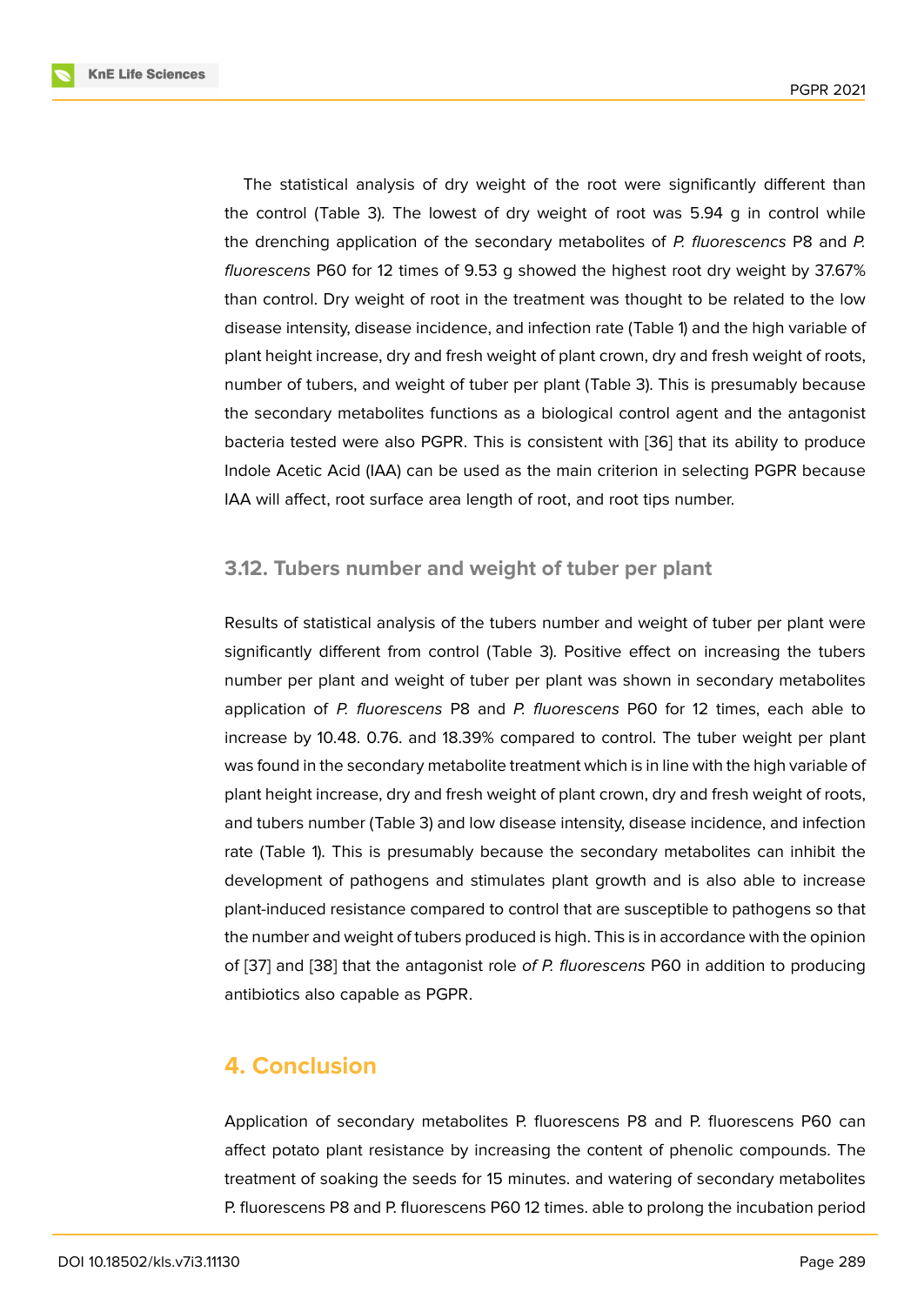9.23%. reduce disease intensity by 75%. reduce the incidence of disease by 53.57%. reduce the infection rate of 88.88%. increase the final density of antagonist 1.8 x 1015 upk/g soil. reduce the final pathogen density 6 x 107 upk/g soil. increased plant height increase by 24.86%. increased root dry weight 37.67%. and increased tuber/plant weight by 18.39%.

## **References**

- [1] Zhang H, Xu F, Wu Y, Hu H-H, Dai X-F. Progress of potato staple food research and industry development in China. Journal of Integrative Agriculture. 2017;16(12):2924- 2932. https://doi.org/10.1016/S2095-3119(17)61736-2
- [2] Ministry of Agriculture of the Republic of Indonesia. Produksi kentang menurut provinsi tahun 2015-2019. Pertanian.go.id; 2021. Available from: https://www.pertanian.go.id/home/?show=page&act=view&id=61
- [3] Shahbandeh M. Global potato production 2002-2019. Statista.com; 2021; January 1, 2022. Available from: https://www.statista.com/statistics/382174/global-potatoproduction/#:∼:text=Global%20potato%20production%202002%2D2019&text=According%
- <span id="page-12-0"></span>[4] Farag SMA, Elhalag KMA, Hagag MH et al. Potato bacterial wilt suppression and plant health improvement after application of different antioxidants. Journal of Phytopathology. 2017;165(7-8):522-537. https://doi.org/10.1111/jph.12589
- <span id="page-12-1"></span>[5] Karim Z, Hossain MS, Begum MM. *Ralstonia solanacearum*: A threat to potato production in Bangladesh. Fundamental and Applied Agriculture. 2018;3(1):407-421. https://doi.org/10.5455/faa.280361
- <span id="page-12-2"></span>[6] Muthoni J, Shimelis H, Melis R. Conventional breeding of potatoes for resistance to bacterial wilt (*Ralstonia solanacearum*): Any light in the horizon? Australian Journal of Crop Science. 2020;14(3):485-494. https://doi.org/10.21475/ajcs.20.14.03.p2144
- <span id="page-12-3"></span>[7] Yuliar, Nion YA, Toyota K. Recent trends in control methods for bacterial wilt diseases caused by *Ralstonia solanacearum*. Microbes and Environments. 2015;30(1):1–11. https://doi.org/10.1264/jsme2.ME14144
- <span id="page-12-4"></span>[8] Popoola AR, Ganiyu SA, Enikuomehin OA et al. Isolation and characterization of *Ralstonia solanacearum* causing bacterial wilt of tomato in Nigeria. Nigerian Journal of Biotechnology. 2015;29:1–10. https://doi.org/10.4314/njb.v29i1.1
- <span id="page-12-5"></span>[9] Ullah MR, Dijkstra FA. Fungicide and bactericide effects on carbon and nitrogen cycling in soils: A meta-analysis. Soil Systems. 2019;3(23). https://doi.org/10.3390/soilsystems3020023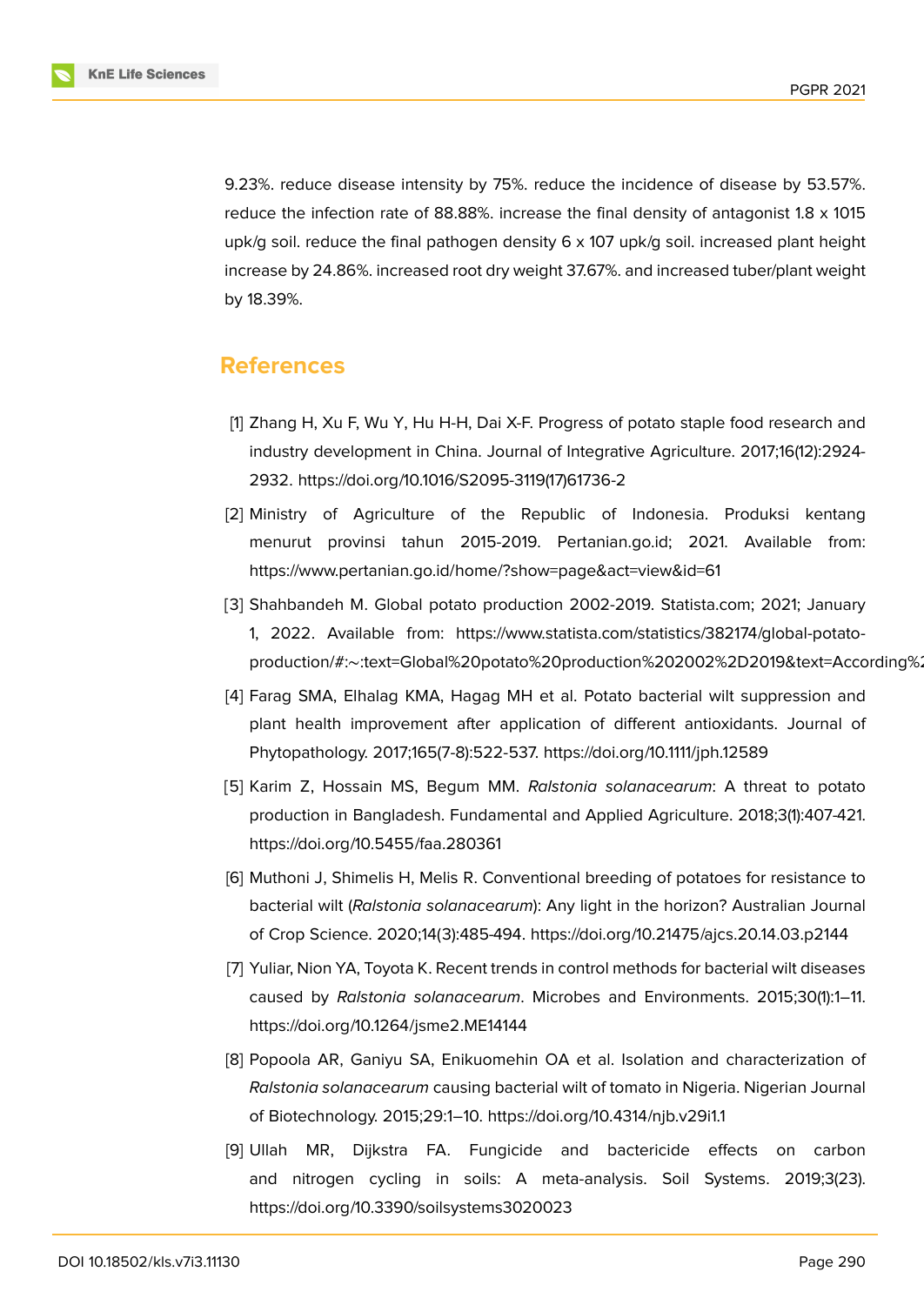

- <span id="page-13-0"></span>[10] Meena RS, Kumar S, Datta R et al. Impact of agrochemicals on soil microbiota and management: A review. Land. 2020;9(34). https://doi.org/10.3390/land9020034
- <span id="page-13-1"></span>[11] Soesanto L, Mugiastuti E, Manan A, Wachjadi M. Pengujian kemampuan mikroba antagonis untuk mengendalikan penyakit hawar daun dan layu bakteri pada tanaman kentang di daerah endemis. Jurnal Agrin. 2013;17(2):1-11.
- <span id="page-13-2"></span>[12] Mugiastuti E, Rahayuniati RF, Sulistyanto P. Pemanfaatan *Bacillus* sp. dan *Pseudomonas fluorescens* untuk mengendalikan penyakit layu tomat akibat sinergi *Ralstonia solanacaerum* dan *Meloidogyne* sp. Paper presented at: Prosiding Seminar Nasional "Pengembangan Sumber Daya Pedesaan dan Kearifan Lokal Berkelanjutan II"; 2012 Nov 27-28; Purwokerto, Indonesia.
- <span id="page-13-3"></span>[13] Soesanto L, Mugiastuti E, Khoeruriza. Granular formulation test of *Pseudomonas fluorescens* P60 for controlling bacterial wilt (*Ralstonia solanacearum*) of tomato in planta. AGRIVITA Journal of Agricultural Science. 2019;41(3):513–523. https://doi.org/10.17503/agrivita.v41i3.2318
- <span id="page-13-4"></span>[14] Townsend GK, Heuberger JW. Methods for estimating losses caused by diseases in fungicide experiments. The Plant Disease Reporter. 1943;27:340-343.
- <span id="page-13-5"></span>[15] Swanson JK, Yao J, Tans-Kersten J, Allen C. Behavior of *Ralstonia solanacearum* race 3 biovar 2 during latent and active infection of geranium. Phytopathology. 2005;95:136-143. https://doi.org/10.1094/PHYTO-95-0136
- <span id="page-13-6"></span>[16] Gashaw G, Alemu T, Tesfaye K. Evaluation of disease incidence and severity and yield loss of finger millet varieties and mycelial growth inhibition of *Pyricularia grisea* isolates using biological antagonists and fungicides in vitro condition. Journal of Applied Biosciences. 2014;73:5883–5901.
- <span id="page-13-7"></span>[17] van der Plank JE. Plant diseases: Epidemics and control. New York: Academic Press; 1963.
- [18] Raaijmakers JM, Weller DM. Natural plant protection by 2.4-diacetylphloroglucinolproducing *Pseudomonas* spp. in take-all decline soils. Molecular Plant-Microbe Interactions. 1998;11:144-152. https://doi.org/10.1094/MPMI.1998.11.2.144
- [19] Deveau A, Gross H, Palin B et al. Role of secondary metabolites in the interaction between *Pseudomonas fluorescens* and soil microorganisms under iron-limited conditions. FEMS Microbiology Ecology. 2016;92(8):fiw107. https://doi.org/10.1093/femsec/fiw107
- <span id="page-13-8"></span>[20] Soesanto L, Mugiastuti E, Rahayuniati RF. Biochemical characteristic of *Pseudomonas fluorescens* P60. Journal of Biotechnology & Biodiversity. 2011;2:19-26.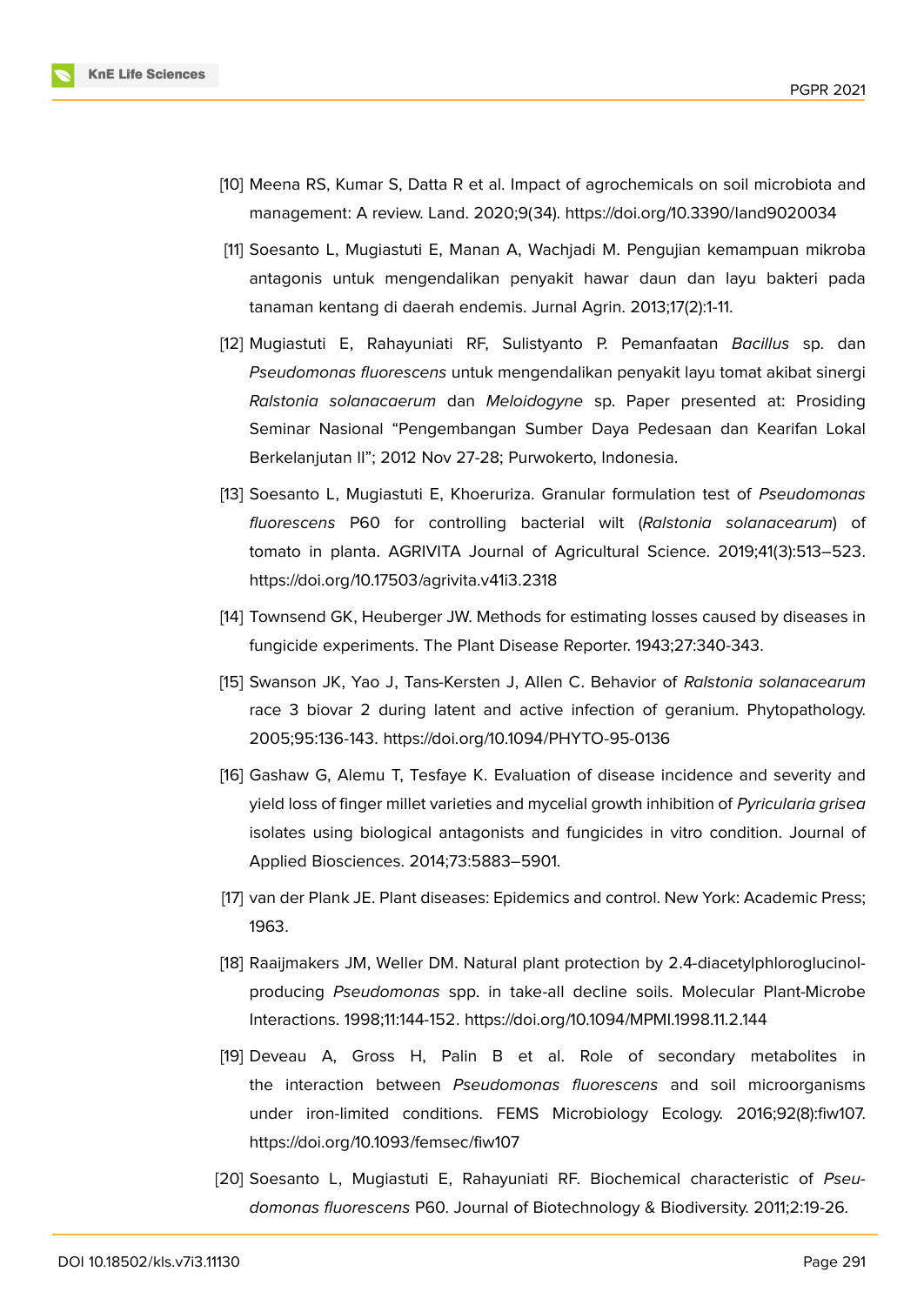

- <span id="page-14-0"></span>[21] Mezaache-Aichour S, Guechi A, Zerroug MM, Nicklin J, Strange RN. Antimicrobial activity of Pseudomonas secondary metabolites. Pharmacognosy Communications. 2013;3(3):39-44.
- [22] Trapet P, Avoscan L, Klinguer A et al. The *Pseudomonas fluorescens* siderophore pyoverdine weakens *Arabidopsis thaliana* defense in favor of growth in iron-deficient conditions. Plant Physiol. 2016;171(1):675–693. https://doi.org/10.1104/pp.15.01537
- <span id="page-14-1"></span>[23] Suresh P, Vellasamya S, Almaary KS, Dawoud TM, Elbadawi YB. Fluorescent pseudomonads (FPs) as a potential biocontrol and plant growth promoting agent associated with tomato rhizosphere. Journal of King Saud University – Science. 2021;33(4):101423. https://doi.org/10.1016/j.jksus.2021.101423
- [24] Li S, Liu Y, Wang J et al. Soil acidification aggravates the occurrence of bacterial wilt in South China. Frontiers Microbiol. 2017. 8. https://doi.org/10.3389/fmicb.2017.00703
- [25] Li X, Liu Y, Cai L, Zhang H, Shi J, Yuan Y. Factors affecting the virulence of *Ralstonia solanacearum* and its colonization on tobacco roots. Plant Pathology. 2017;66(8):1345-1356. https://doi.org/10.1111/ppa.12675
- <span id="page-14-2"></span>[26] Freeman BC, Beattie GA. An overview of plant defenses against pathogens and herbivores: The plant health instructor. 2008. The American Phytopathological Society. St. Paul. https://doi.org/10.1094/PHI-I-2008-0226-01
- <span id="page-14-3"></span>[27] War AR, Paulraj MG, Ahmad T et al. Mechanisms of plant defense against insect herbivores. Plant Signal Behavior. 2012;7(10):1306–1320. https://doi.org/10.4161/psb.21663
- [28] Wallis CM, Galarneau ERA. Phenolic compound induction in plant-microbe and plant-insect interactions: A meta-analysis. Front. Plant Science. 2020. 11. https://doi.org/10.3389/fpls.2020.580753
- <span id="page-14-4"></span>[29] Ewané CA, Lepoivre P, de Lapeyre de Bellaire L, Lassois L. Involvement of phenolic compounds in the susceptibility of bananas to crown rot. A review. Biotechnology, Agronomy, Society and Environment. 2012;16(3):393-404.
- [30] Maqqon M, Kustantinah, Soesanto L. Penekanan hayati penyakit layu fusarium tanaman cabai merah. Jurnal Agrosains. 2006;8(1):50-56.
- [31] Santoso SE, Soesanto L, Haryanto TAD. Penekanan hayati penyakit moler pada bawang merah dengan *Tricoderma harzianum*, *Trichoderma koningii*, dan *Pseudomonas fluorescens* P60. Jurnal Hama dan Penyakit Tumbuhan Tropika. 2007;7(1):53-61.
- [32] Hastopo K, Soesanto L, Mugiastuti E. Penyehatan tanah secara hayati di tanah tanaman tomat terkontaminasi *Fusarium oxysporum* f.sp. *lycopersici*. Jurnal Akta Agrosia. 2008;11(2):180-187.